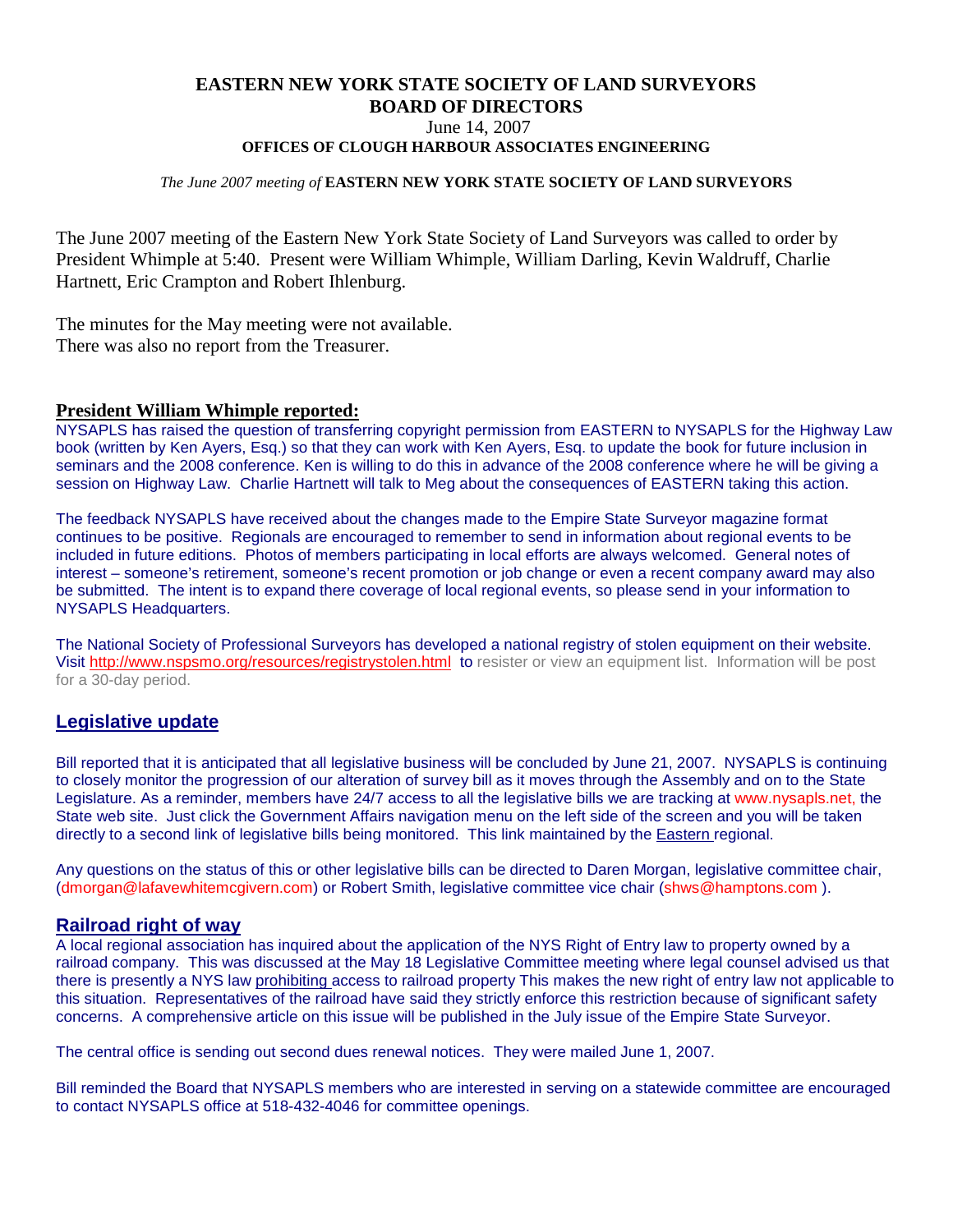As a reminder, Bill stated that complimentary membership for the months of May – June 2007 are available. This offer is extended to any new member joining NYSAPLS during those months. Regional dues will not be waived however unless the Regional expressly asks this in writing. Bill stated that if anyone were aware of someone who is not a member, now would be a great time to sign them up and award them with 14 months of membership for the price of 12 months.

# **NYSAPLS Human Resource Booklets**

It was reported that NYSAPLS has developed three new Human Resource booklets. Electronic versions are available free only to NYSAPLS members. The booklets are 1) Federal Employment Laws, 2) New York State Employment Laws, and 3) Employee Termination Guidelines. If a printed booklet is required, it is available for a nominal cost of \$15 each. NYSAPLS is committed to developing new member resources and services to help you succeed as business professionals and bring greater value to your membership in the association.

# **NYSAPLS and REGIONALS**

Discussion was held centering on what NYSAPLS can do to better serve the membership. Comments centered on the perceived problem that the office is executive run and not member driven.

# **National Museum of Surveying**

Bill reported that there is a National Museum of Surveying in Michigan. It was founded as the first museum in the United States dedicated to preserving and interpreting the history of surveying and mapping. It has just been announced that it will be moving to a new home in the heart of the "Land of Lincoln", in Springfield, IL. The Museum is conducting a capital fundraising campaign in support of its efforts. For more information about the museum, or to request a copy of their "Field Book" that explains the museum's history and fundraising campaign, contact David Lee Ingram, museum board trustee at 540-828-2778.

**Executive Vice President's Report:** Gordon Matson -No Report -

**Vice President's Report:** Charlie Hartnett -No Report -

# **COMMITTEE REPORTS:**

# ------- STANDING COMMITTEES -----

Constitution & By-laws: Chuck Lent- No Report

Continuing Education: Chuck Lent Charlie Hartnett reported attending a seminar in Lake George presented by John Stock. He rated it as fair and suggested that future seminars be ranked for the proper audience it is intended for.

Ethics & Business Practice: Don Darrah, Howie Johannessen – No Report.

Finance: Bill Darling – William LaPan will be sending the Treasurers records to him for review and audit.

Legislative Committee: Howie-Nothing to report

Membership: Gordon Matson – A report was made reminding us that the State is providing cards at registration renewal.

Program: Bill Whimple-2007-2008 Agenda

Bill has the program lined up for the coming year. September's program will be about Mechanics Liens, November is the annual meeting and perhaps a Founders Night. It was stated that the Paul Smith's shadow day format change went well and next year we will follow the same format (Shadow day at a directors meeting not a General Membership meeting day )